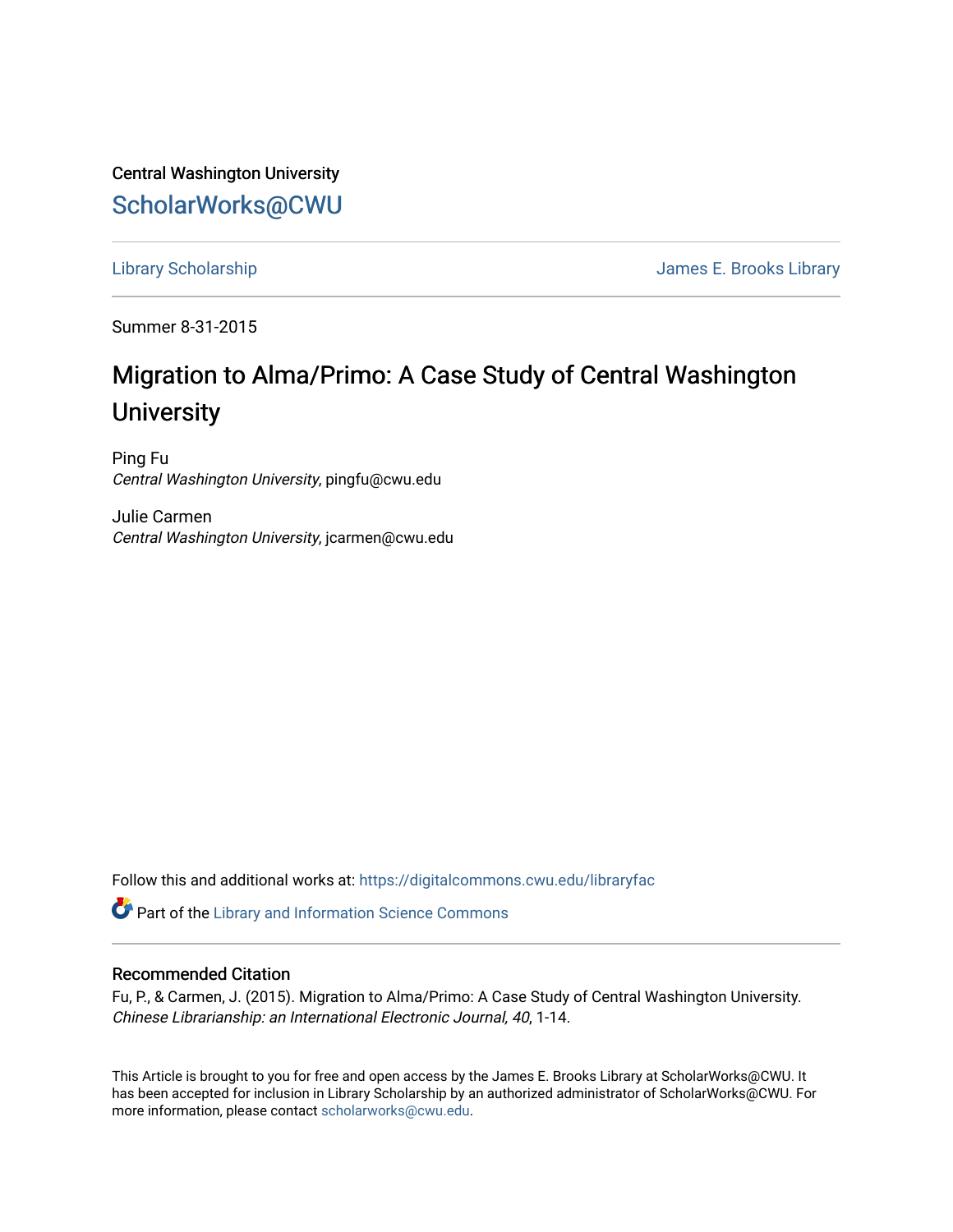# **Migration to Alma/Primo: A Case Study of Central Washington University**

Ping Fu Central Washington University U.S.A. [pingfu@cwu.edu](mailto:pingfu@cwu.edu)

Julie Carmen Central Washington University U.S.A. [jcarmen@cwu.edu](mailto:jcarmen@cwu.edu)

*ABSTRACT: This paper describes how Central Washington University Libraries (CWUL) interacted and collaborated with the Orbis Cascade Alliance (OCA) Shared Integrated Library System's (SILS) Implementation Team and Ex Libris to process systems and data migration from Innovative Interfaces Inc.'s Millennium integrated library system to Alma/Primo, Ex Libris' next-generation library management solution and discovery and delivery solution. A chronological review method was used for this case study to provide an overall picture of key migration events, tasks, and implementation efforts, including pre-migration cleanup, migration forms, integration with external systems, testing, cutover, postmigration cleanup, and reporting and fixing outstanding issues. A three-phase migration model was studied, and a questionnaire was designed to collect data from functional leads to determine staff time spent on the migration tasks. Staff time spent on each phase was analyzed and quantitated, with some top essential elements for the success of the migration identified through the case review and data analysis. An analysis of the Ex Libris' Salesforce cases created during the migration and post-migration was conducted to be used for identifying roles of key librarians and staff functional leads during the migration.*

#### **I. Introduction**

Today, many academic libraries are moving from traditional integrated library systems (ILS) to the next-generation ILS (Breeding, 2012). For a medium-sized academic library system like Central Washington University Libraries (CWUL), a member of the Orbis Cascade Alliance (OCA), the prospect of migrating to a new system was determined by the consortium. The OCA is a nonprofit consortium of 37 colleges and universities in Oregon, Washington, and Idaho. One of the Alliance's visions is to enhance collaborative technical services and cooperative collection development among 37 member institutions (Cornish, Jost, & Arch, 2013). In July 2012, the Alliance decided to select Ex Libris' Alma library management system and Primo discovery service for all Alliance libraries (Cornish, Jost, & Arch, 2013). Before the migration, all Alliance libraries, including CWUL, were using the Millennium system from Innovative Interfaces Inc.,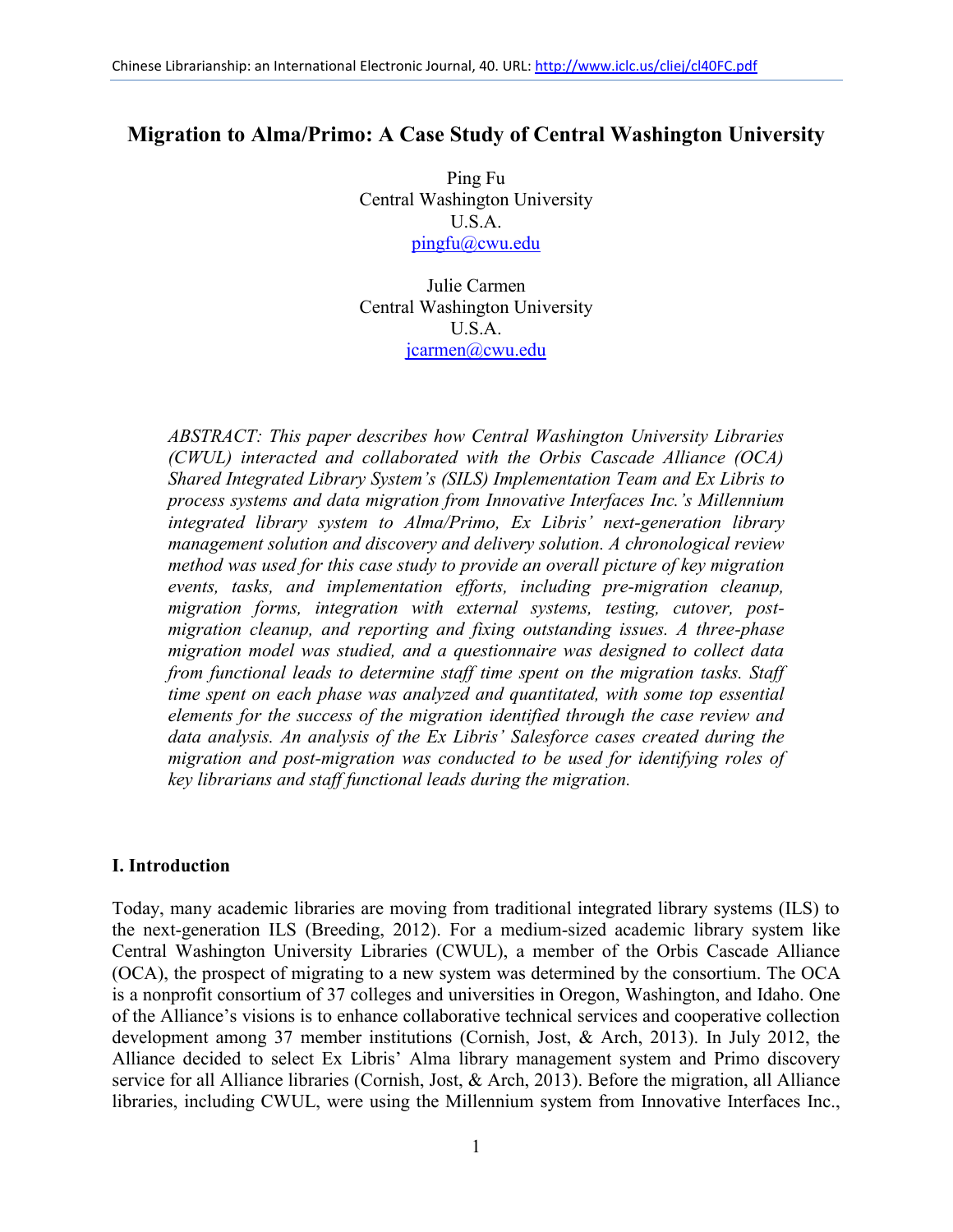except for one library using an open-source system called Evergreen and another one using the Voyager system from Ex Libris. The migration of the 37 libraries was split into four cohorts (Drake & Cornish, 2014). CWUL was in the fourth cohort, the migration of which started in July 2014. The information about this process can be found at the Orbis Cascade Alliance website [https://www.orbiscascade.org.](https://www.orbiscascade.org/)

CWUL is a medium-sized academic library with forty-one librarians and staff. At the beginning of the migration, the Millennium ILS contained:

- 893,354 bibliographic records
- 946,818 items records
- 254,033 authority records
- 1,094 check in records
- 20,247 patron records
- 709 vendors records
- 6,608 invoices records
- 8,887 order records
- 107 course records
- 86 license records
- 28 contact records

The electronic resources were managed by ProQuest's Serials Solutions 360. There were about 130 databases and 30,000 e-journal titles. More information about CWUL can be found at the libraries' website [http://www.lib.cwu.edu/.](http://www.lib.cwu.edu/)

This paper describes how CWUL interacted and collaborated with the OCA SILS Implementation Team and Ex Libris to process systems and data migration from Millennium to Alma/Primo. A chorological review method was used in this case study to provide an overall picture of key migration events, tasks, and implementation efforts. The key events and tasks such as pre-migration cleanup, migration forms, integration with external systems, testing, cutover, post-migration cleanup, and reporting and fixing outstanding issues are reviewed one by one. A questionnaire was designed to collect data from functional leads to determine staff time spent on the migration tasks. An analysis of the Ex Libris' Salesforce cases created during the migration and post-migration was conducted to identify roles of key librarians and staff functional leads during the migration. And a three-phase migration model was applied. Staff time spent on each phase was analyzed and quantitated. Some top essential elements for the success of the migration are also identified through the case review and data analysis.

## **II. Literature Review**

Many studies have been published on ILS migration. However, only a few of them focus on the next-generation ILS migration.

In light of these studies, Julich, Hirst, and Thompson (2003) described a traditional ILS migration at the University of Iowa. Their study focused on a number of areas of the Aleph 500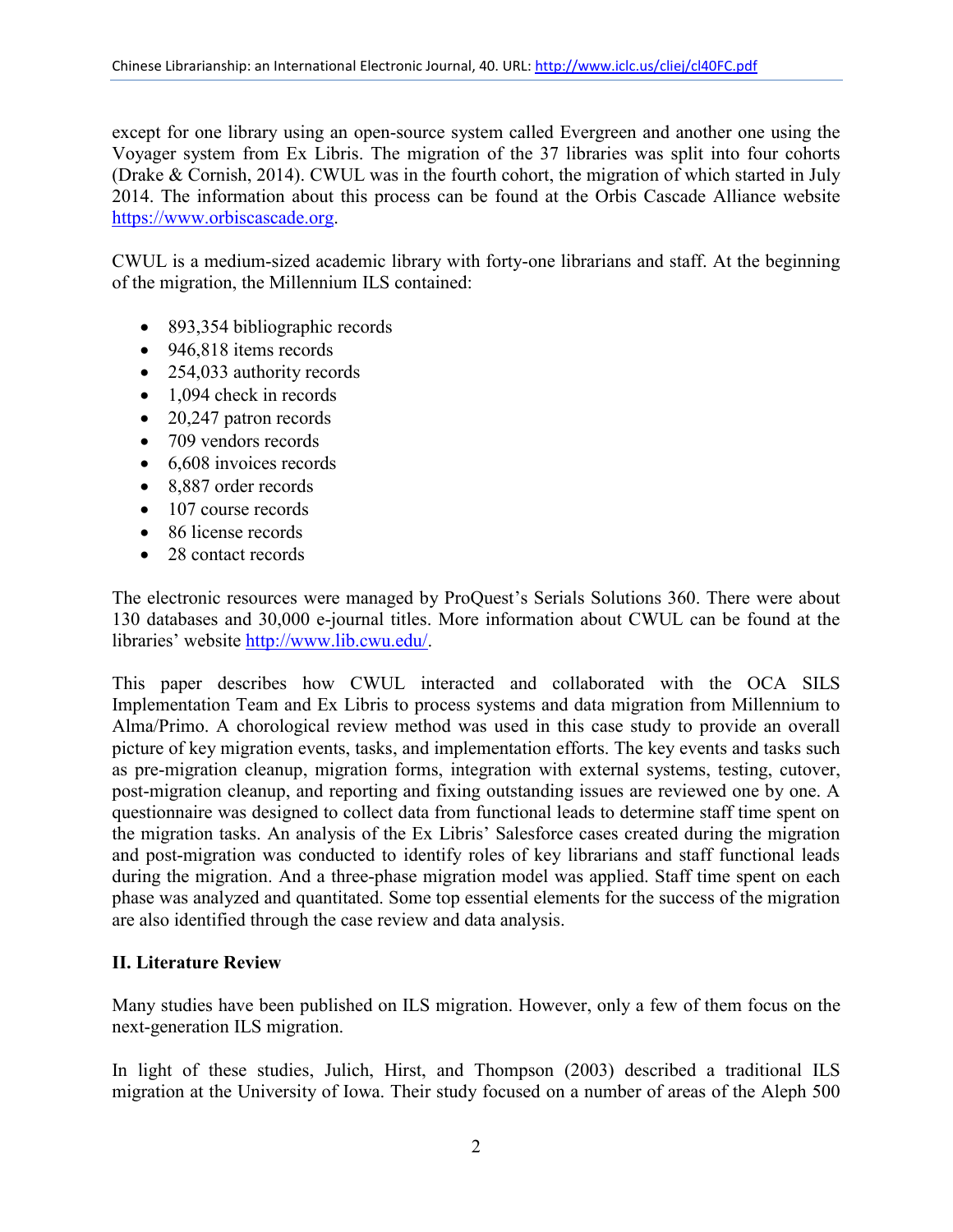ILS migration, including system selection, implementation project structure, project management and tracking, hardware, vendor relations, public relations, data conversion, systems administration, functional testing, functional problems, training, local programming, staff client, switch to production, batch/reports, news releases/software changes, and postscripts. Compared to the next-generation ILS migration, the traditional ILS migration is a more complex and timeconsuming process. They also analyze and quantitated staff efforts during the selection process and implementation.

Cervone (2007) discussed some issues in ILS migrations. First of all, a migration is a timeconsuming and generally thankless task. Many libraries are moving to the next-generation ILS ass it not only replaces the library management back-end system but also improves greatly the front-end user interface. Besides, the selection of an ILS vendor is very important in the early stages of the migration. His study elaborated three major phases of a migration, i.e., systems selection, implementation, and production stabilization. He emphasized that establishing functional working groups early in the project is critical for the success of the project overall.

Cornish, Jost, and Arch (2013) described the factors that lead OCA to move to the shared library management system of Alma/Primo, describing the steps of the new system selection, including the work of several research and planning groups and a formal Request for Information process. The Alliance Council's decision to move to a shared ILS is to support the Alliance's vision "for the shared library management system, including collaborative technical services and cooperative collection development" (p16).

Fu and Fitzgerald (2013) focused their study on the impact of the next-generation ILS on staffing at medium-sized academic libraries. Moving to the next-generation ILS may impact the staffing model due to the new architecture and functionality of the next-generation ILS. The nextgeneration ILS allows library staff to work with more modules, play multiple roles, and back up one another. In particular, paraprofessional staff could play more critical roles in library technical services and daily operations. In other words, the next-generation ILS might bring changes to traditional staffing models. For instance, systems staff will spend less time in hardware and software maintenance and backup. Instead, they will spend more time in local applications development and communication with vendors. It is important that libraries provide staff more opportunities and training to help them better adapt to the changes brought about by the next-generation ILS.

Fu (2014) studied the changing roles of systems librarians and found that they served as a primary leader and a project manager in the ILS migration. Compared with a traditional ILS, systems librarians in the next-generation ILS have less technical operation to manage but concentrate more on the collaborating with library departments and other units on campus, maintaining a good working relationship with ILS vendors on software upgrades, fixing and reporting issues, troubleshooting, and providing staff training.

Singh (2014) showed that the case study method has become widely used in many disciplines, including library science. The case study method is particularly useful in describing the process of an ILS migration, as it focuses on individual incidents in the real world and concentrates on a single unit of an organization.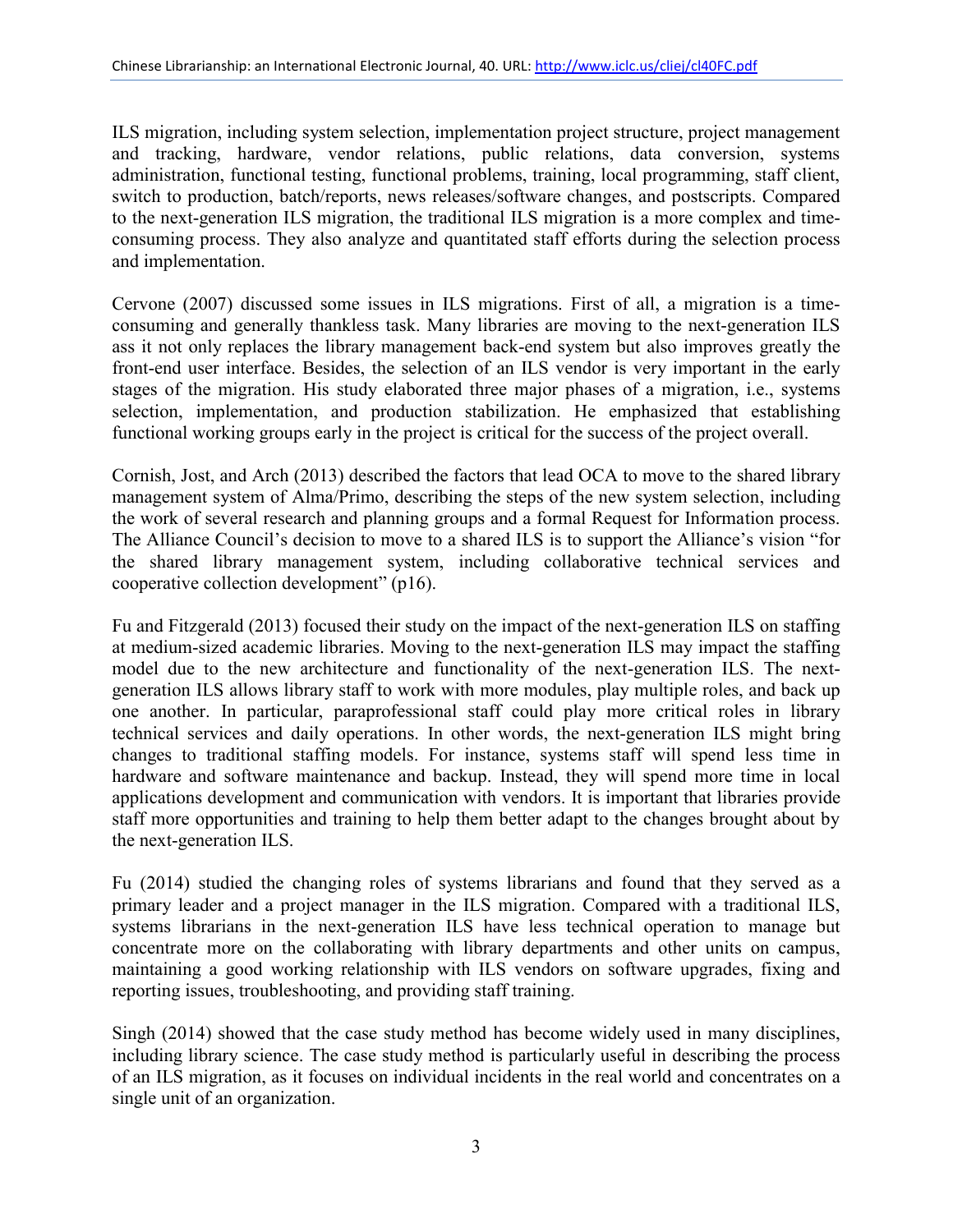Vaughan and Costello (2011) observed that shared systems managed by a more formalized, official consortium have become a trend for libraries. Their study focused on how a consortium shared an ILS and managed their system regarding cost sharing, support, and rights and responsibilities. In addition, they stressed the importance to formalize the coordination role of systems librarians in their capacity as the chief manager of ILS.

# **III. Scope and Methodology**

The case study method is used in this study to make a detailed analysis of the ILS migration at CWUL with a view to fully understanding the migration and deriving more general theoretical statements from regularities observed. The instruments used to gather data include direct observation, participant observation, emails, Alliance website, Library website, Library wiki, Library shared drives, surveys, meeting minutes, internal documents, and Ex Libris Salesforce cases.

The participants' observation was primarily chosen for data gathering in this case study because one of the observers fully led the project while another observer participated in the system migration. A chronological review of the key events and tasks was chosen for analyzing the data generated during the migration. Through this chronological review and analysis, a three-phase migration model was identified as follows:

- Phase One, defined as the pre-migration cleanup and preparation phase, started on July 1, 2013 and ended on June 30, 2014.
- Phase Two, defined as the migration, testing, and training phase, started on July 1, 2014 and ended on November 18, 2014.
- Phase Three, defined as the cutover, post-migration cleanup, and reporting and fixing outstanding issues phase, started on Dec 19, 2014 and ended on May 30, 2015.

Since CWUL started its pre-migration cleanup and preparation one year in advance, the entire migration process lasted almost two years.

In addition to the chronological review, a survey was designed to collect information and data from functional leads regarding staff time spent on each phase during the ILS migration. Six specific questions were specifically designed for this survey.

Furthermore, 185 Ex Libris Salesforce cases created by CWUL during the migration and post migration were analyzed. The results of the analysis were used for measuring outstanding issues which occurred in each functional area and for assessing the roles of the project manager and functional leads.

The selection of the vendor and ILS was usually a part of an ILS migration (Wang, 2009). However, since the selection decision was made at the consortial level, it was excluded in this case study.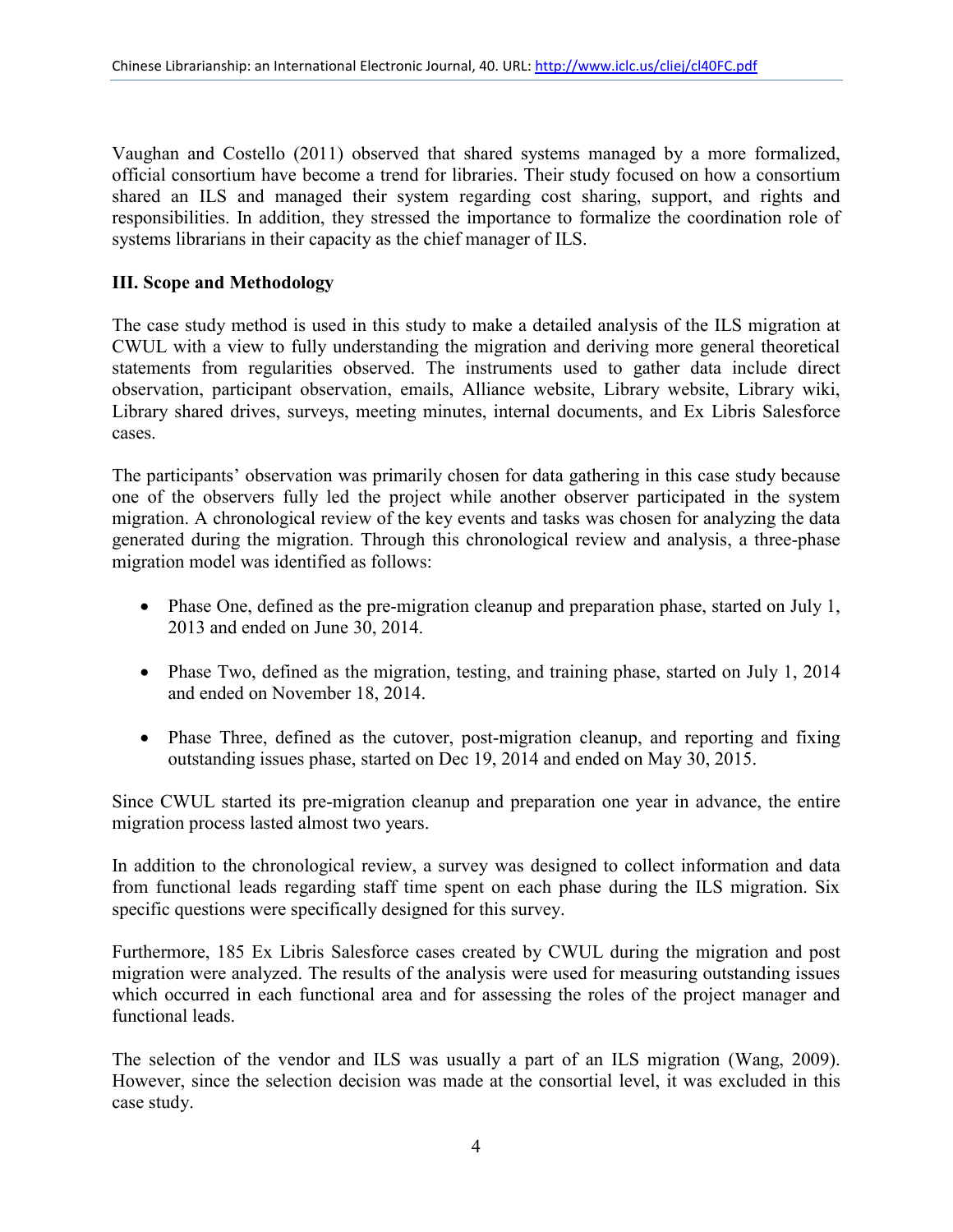## **IV. Migration Phases**

#### *Phase One: Pre-migration Cleanup and Preparation*

The meeting minutes of the CWUL Shared Integrated Library System's (SILS) Implementation Team show that Phase One started on July 1, 2013 and ended on July 30, 2014. During Phase One, several key tasks and events were reviewed. The first major task was to build a wellorganized team. The team was officially named as the CWUL SILS Implementation Team on July 1, 2013 by the Dean of the Libraries. As the project manager of the ILS migration, the systems librarian convened the first team meeting. The members of the team consisted of representatives from each department, including both department heads and functional leads. The University Information Technology (IT) also had its representative on the team. The charge of the team, the roles of the project manager, and the roles of team members were widely discussed and briefly defined. The communication mechanisms were discussed and a documentation center was created by the project manager after the first meeting. The Library wiki was chosen to collect information and store resources from OCA SILS Implementation Team, Alliance working groups, peer institutions, vendors, and institutions outside the Alliance. The internal documents created by the CWUL SILS Implementation Team were stored in the institution's shared drive. Sub-teams and taskforces were formed at the first meeting. The CWUL SILS Implementation Team decided to meet monthly during Phase One and weekly during both Phase Two and Phase Three.

The pre-migration cleanup was identified as the first priority task for the Team. CWUL started using Millennium ILS in the late 90s. Over time, thousands of brief bibliographic records were created through various cataloging projects. Since all libraries at OCA would move to one shared platform, data cleanup to remove those brief bib records was mandatory for all libraries. The Alliance SILS Cataloging Working Group developed a set of rules and detailed step-by-step cleanup task guidelines to help libraries in the bibliographic records cleanup. Some other Alliance working groups such as SILS Acquisitions Working Group, SILS Fulfillment Working Group, and SILS Serials/ERM Working Group also had recommended cleanup lists and guidelines for the consortial libraries. The CWUL SILS Implementation Team decided to start data cleanup in July 2013 and planned to complete the cleanup within one year. The functional leads were assigned to lead the data cleanup in their functional areas.

Collecting information and resources was the second major task for the team. This job was primarily done by the systems librarian. The sources of relevant information included the OCA SILS Documentation Center, OCA website, SILS Alma/Primo Training Materials website, Ex Libris' Customer Center, Ex Libris' Learning Center, ELUNA Conference Document, and Ex Libris' Developer Network. The access paths and credentials were provided by the owners of the resources.

It was a stressful time for all librarians and staff when OCA decided to move to Ex Libris' Alma/Primo. The best way to help reduce stress and address concerns was to provide training. Fortunately, CWUL was in the last migration or fourth cohort. Ex Libris and the previous cohorts had developed a number of training webinars and workshops, which were extremely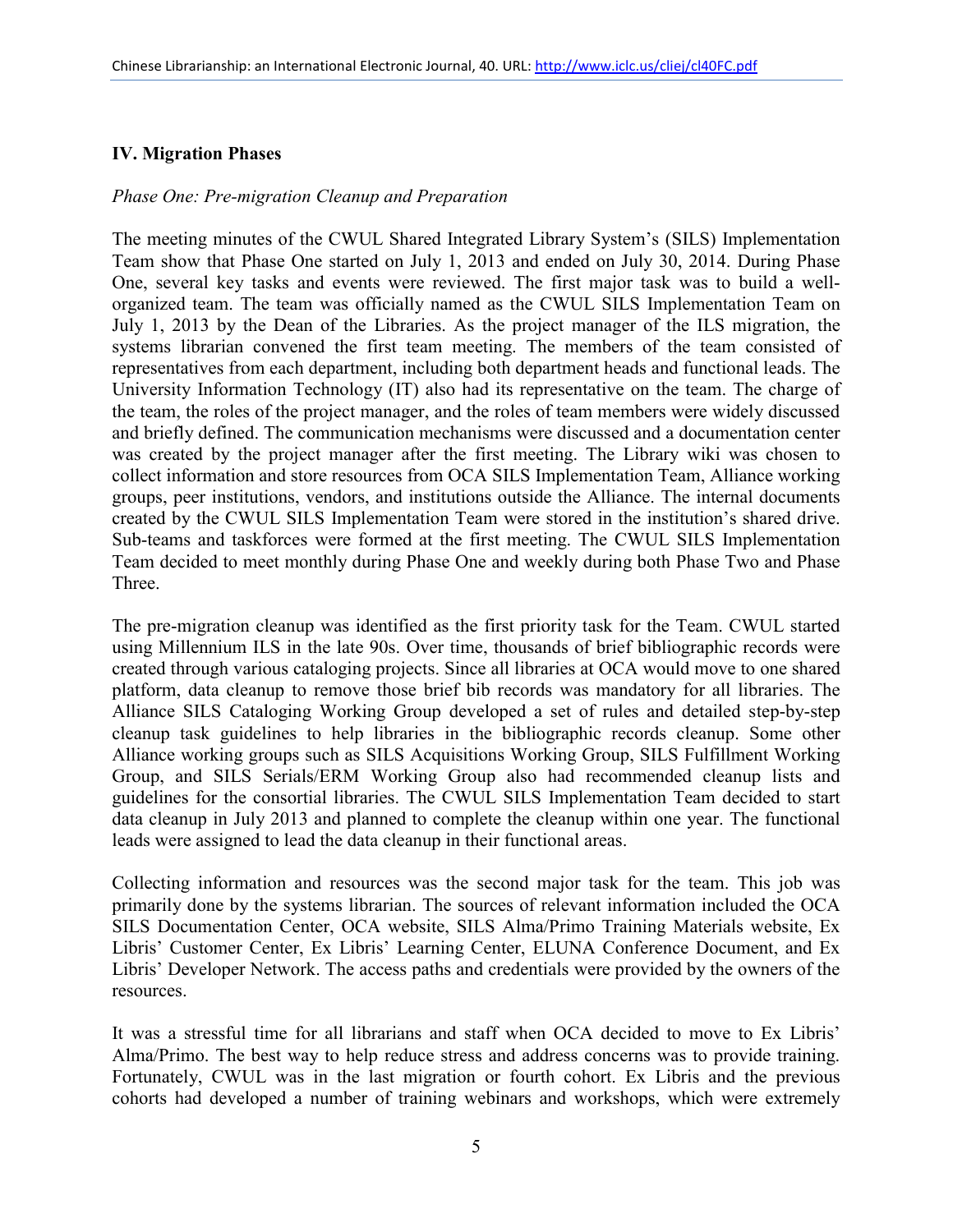helpful. Those online training Webinars were accessible for members on the SILS Alma/Primo Training Materials website. In addition, Ex Libris' Learning Center provided Alma and Primo users with a number of training webinars. The CWUL SILS Implementation Team organized a series of general training sessions for library staff, such as III-Alma Glossary and General Alma Architecture. Those activities greatly helped reduce staff's stress and concerns.

In addition, the CWUL SILS Implementation Team organized a one-day trip to the nearest peer institution, Eastern Washington University (EWU), for direct training. All department heads and functional leads participated. EWU was in the second migration cohort and their system was already live at that time. EWU librarians and functional leads shared their migration process, documents, experiences, and lessons. By observing a live Alma/Primo system in person, CWUL librarians and staff built more confidence in the ILS migration process.

Other tasks were considered by the CWUL SILS Implementation Team during Phase One, including Alma Migration Form, Alma Field Mapping Form, Alma Configuration Form, and Link Resolver to Alma Activations Form. Those forms and guidelines were available at the Ex Libris' Documentation Center. Sample forms, guides, and the completed forms by previous cohorts were also available at the OCA Documentation Center. With those resources, all CWUL departments and functional leads were able to start the work with those forms. Ex Libris also provided an online review session for Cohort 4 libraries in mid-June 2014 to help libraries better understand those forms.

## *Phase Two: Migration, Testing, and Training*

The timeframe was set by the OCA SILS Implementation Team and Ex Libris. Phase Two started on Jul 1, 2014 and ended on November 30, 2014. A kickoff meeting for the last migration cohort was held on July 8, 2014 in Portland, Oregon. Sixty-five staff from the ten Cohort 4 institutions attended the meeting. During the meeting, Ex Libris' project manager proposed the go-live dates for Cohort 4, ranging from November 17, 2014 to January 8, 2015. Five migration groups were formed based on those go-live dates. CWU was in Group 4 together with three other institutions for a targeted go-live date on December 18, 2014.

As shown in Table 1, several key tasks and events for Cohort 4/Group 4 during Phase Two were identified.

| #              | <b>Key Events and Tasks</b>                                        | <b>Timeline</b> |
|----------------|--------------------------------------------------------------------|-----------------|
|                | Cohort 4 kickoff meeting                                           | July 7, 2014    |
| $\overline{2}$ | Alma Migration Form review                                         | June 11, 2014   |
| 3              | Alma Configuration Form review                                     | July 23, 2014   |
| 4              | Sample data and full data extraction                               | July 30, 2014   |
| 5              | Alma certification training                                        | Sept 3-5, 2014  |
| 6              | Alma functional workshop                                           | Sept 9-12, 2014 |
| $\tau$         | Alma functional call series: integration for imports, exports, and | Oct 10-24,2014  |
|                | processes in Acquisitions, Resource management, and Fulfillment    |                 |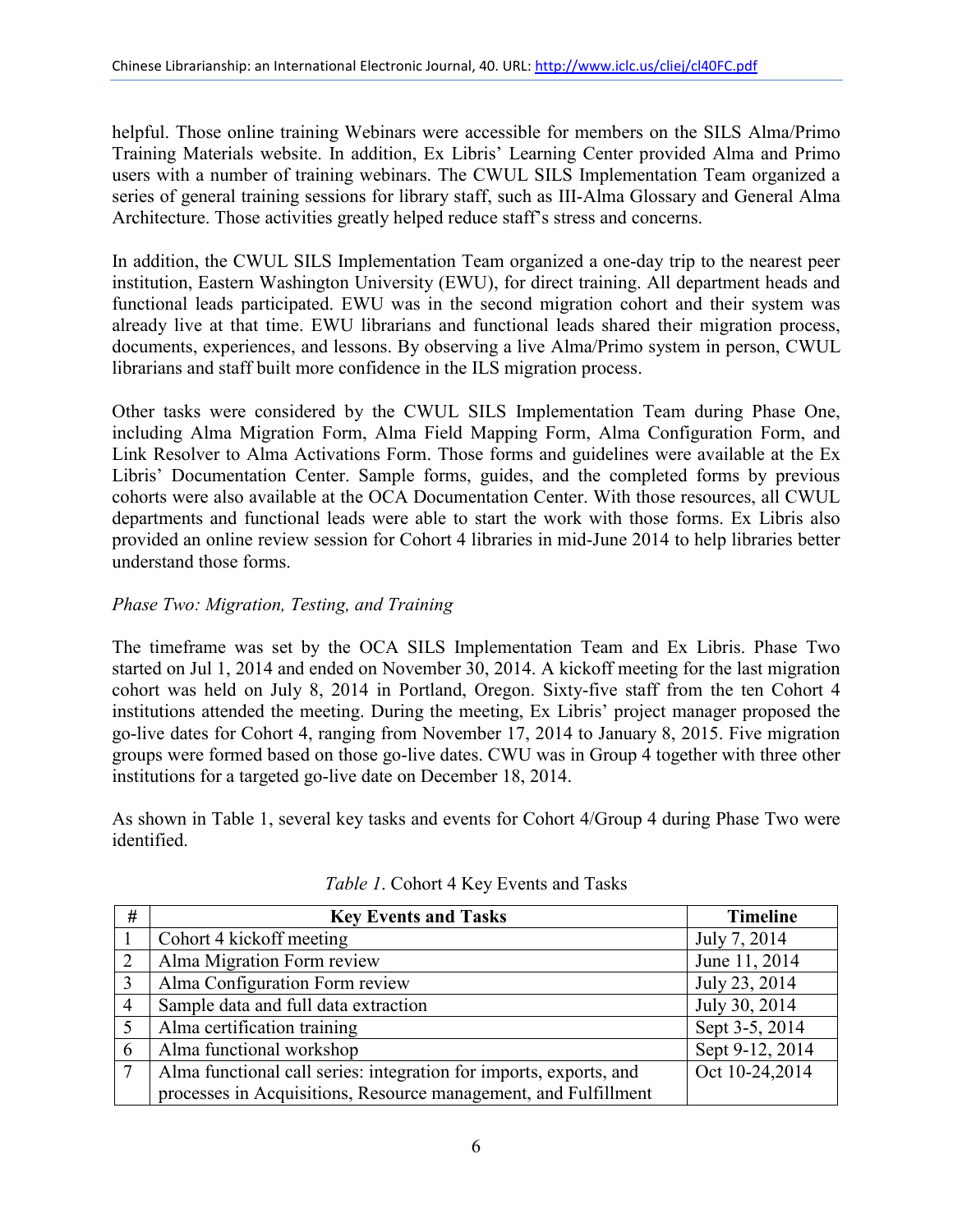| Primo functional call series: work orders and status; workflows for         | Nov 7-21, 2014       |  |  |  |
|-----------------------------------------------------------------------------|----------------------|--|--|--|
| managing digital materials; circulation notices; ILL; advanced              |                      |  |  |  |
| ordering, receiving, and invoicing; managing fiscal period close            |                      |  |  |  |
| Primo certification training                                                | Jan $14-16$ , $2015$ |  |  |  |
| Data source: email from Ex Libris OCA SILS Project Manager on July 17, 2014 |                      |  |  |  |

As shown in Table 2, a summary of Cohort 4 deliverables was determined.

| #              | <b>Key Deliverables</b>                                          | <b>Timeline</b>        |
|----------------|------------------------------------------------------------------|------------------------|
|                | Primo configuration form completed and delivered to Ex Libris    | Fri Aug 1, 2014        |
| $\overline{2}$ | Primo configuration work                                         | Week of Sept. 15, 2014 |
| 3              | Primo and Alma authentication information submitted per          | Aug 22, 2014           |
|                | institution                                                      |                        |
| 4              | Patron xml status                                                | Completed by Nov 17,   |
|                |                                                                  | 2014                   |
| 5              | Secure file transfer protocol (SFTP) setup status                | Completed by Nov 17,   |
|                |                                                                  | 2014                   |
| 6              | Detailed cutover plan distributed                                | As soon as possible    |
|                | Go-live checklists filled out and returned to Ex Libris 2-3 days | Completed by Nov 17,   |
|                | prior to audit call                                              | 2014                   |

#### *Table 2*. A Summary of Cohort 4 Deliverables

Data source: email from Ex Libris OCA SILS Project Manager on July 17, 2014

Among tasks and events listed above, completing Alma forms or assigned processes was a critical path to other tasks of Phase Two. Since CWUL functional leads were already familiar with the form requirements in Phase One, with the help of Ex Libris, they completed the Alma Migration Form, Alma Field Mapping Form, Alma Configuration Form, and Link Resolver Form on time and delivered them to Ex Libris. Upon received those forms, Ex Libris began to set up a test database for Cohort 4 libraries. Those tasks required project management, team work, and collaboration.

Staff training was another critical path to the rest tasks of Phase Two. In early September of 2014, Ex Libris provided the Cohort 4 libraries with an onsite Alma certification training. The systems librarian and another staff from Systems, the Cataloging Functional Lead, and the Circulation Functional Lead received the training. The Cataloging Functional Lead was primarily responsible for the administration of Resource Management (Ex Libris' terminology for cataloging). The Circulation Functional Lead was primarily responsible for the administration of Fulfillment and Resource Sharing (Ex Libris' terminology for circulation and consortial borrowing and lending). The systems librarian and staff were responsible for Acquisitions and Alma general administration. All Functional Leads also attended the OCA Alma Functional Workshop from September 9 to 12, 2014.

Another key task was the Alma integration with external systems. In order to facilitate the data exchange between Alma and external systems, a Secure File Transfer Protocol (SFTP) server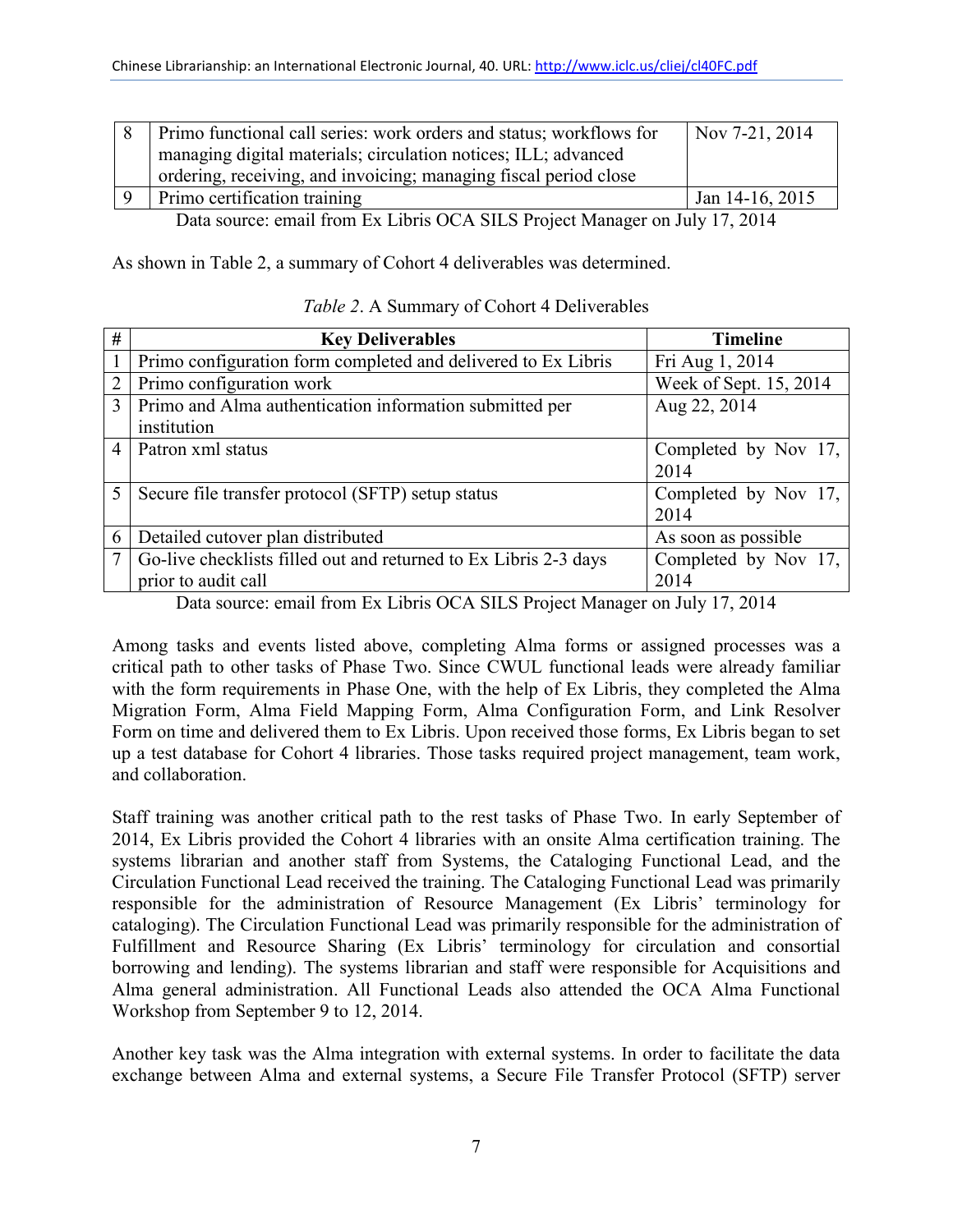was setup by the University IT. The task included setting up integration profiles in Alma and developing local applications for the following services and data exchange:

- Bursar transfer
- EZproxy
- Electronic data interchange (EDI)/Invoices export
- Online Computer Library Center (OCLC) Connexion
- Authentication to CWU Shibboleth
- Patron load
- $\bullet$  Z39.50

The testing officially started on September 15, 2014 after functional leads received the Alma certificate training and functional workshops. A three-month timeframe was given for the testing. Functional leads and their sub-teams were responsible for their areas. Ex Libris had testing guides. However, the CWUL SILS Implementation Team also adopted additional testing documents and forms created by other institutions. During the testing, Ex Libris' Salesforce cases were created for tracking and troubleshooting outstanding issues. Ex Libris also had a golive readiness checklist for the CWUL SILS Implementation Team to fill out after the testing.

## *Phase Three: Cutover, Post Migration Cleanup, and Reporting and Fixing Outstanding Issues*

The cutover, a process of switching to Alma/Primo production from Millennium, was split into ten major tasks, as shown in Table 3, and took about one month.

| <b>Milestone Description (CWU)</b>               | Target date/s        | <b>Status/Note</b>                                                                                                                                                                                                                                                                                                                                                 |
|--------------------------------------------------|----------------------|--------------------------------------------------------------------------------------------------------------------------------------------------------------------------------------------------------------------------------------------------------------------------------------------------------------------------------------------------------------------|
| Sample data and files received                   | 11/19                | Completed                                                                                                                                                                                                                                                                                                                                                          |
| Full data received; Technical freeze begins      | 12/3                 | Completed                                                                                                                                                                                                                                                                                                                                                          |
| Copy Primo configuration from C4 Implementation  | 12/8                 | Completed                                                                                                                                                                                                                                                                                                                                                          |
| (IMPL) to Production (PROD)                      |                      |                                                                                                                                                                                                                                                                                                                                                                    |
| Alma data delivered on IMPL environment for      | 12/11                | Completed                                                                                                                                                                                                                                                                                                                                                          |
| internal EX LIBRIS checks                        |                      |                                                                                                                                                                                                                                                                                                                                                                    |
| Complete data migration activities               | 12/12                | Not Started                                                                                                                                                                                                                                                                                                                                                        |
| PROD data delivered, customer testing begins     | 12/12                | Not Started                                                                                                                                                                                                                                                                                                                                                        |
| Data acceptance received                         | At or before $12/16$ | Not Started                                                                                                                                                                                                                                                                                                                                                        |
| Data published to Primo, Primo data available on | At or before $12/16$ | Dependency                                                                                                                                                                                                                                                                                                                                                         |
| Primo production                                 |                      | on $#7$                                                                                                                                                                                                                                                                                                                                                            |
| Fulfillment freeze begins; all fulfillment data  | 12/17                | <b>Not Started</b>                                                                                                                                                                                                                                                                                                                                                 |
| received                                         |                      |                                                                                                                                                                                                                                                                                                                                                                    |
| Go-live with Primo and Alma                      | 12/18                | Not Started                                                                                                                                                                                                                                                                                                                                                        |
|                                                  | $\cdot$ 1 $\alpha$   | $\mathbf{F}$ $\mathbf{F}$ $\mathbf{F}$ $\mathbf{F}$ $\mathbf{F}$ $\mathbf{F}$ $\mathbf{F}$ $\mathbf{F}$ $\mathbf{F}$ $\mathbf{F}$ $\mathbf{F}$ $\mathbf{F}$ $\mathbf{F}$ $\mathbf{F}$ $\mathbf{F}$ $\mathbf{F}$ $\mathbf{F}$ $\mathbf{F}$ $\mathbf{F}$ $\mathbf{F}$ $\mathbf{F}$ $\mathbf{F}$ $\mathbf{F}$ $\mathbf{F}$ $\mathbf{$<br>$\mathbf{r}$<br>$\mathbf{1}$ |

#### *Table 3*. A Sample Cutover Milestone Chart

Data source: email from Ex Libris OCA SILS Project Manager on December 11, 2014

The cutover started with sample data extraction and the delivery of files. One thing worth mentioning is that all configuration data were retained from the Alma test environment. Once Ex Libris received the final forms and full data, they required a few days to do clean up in Alma.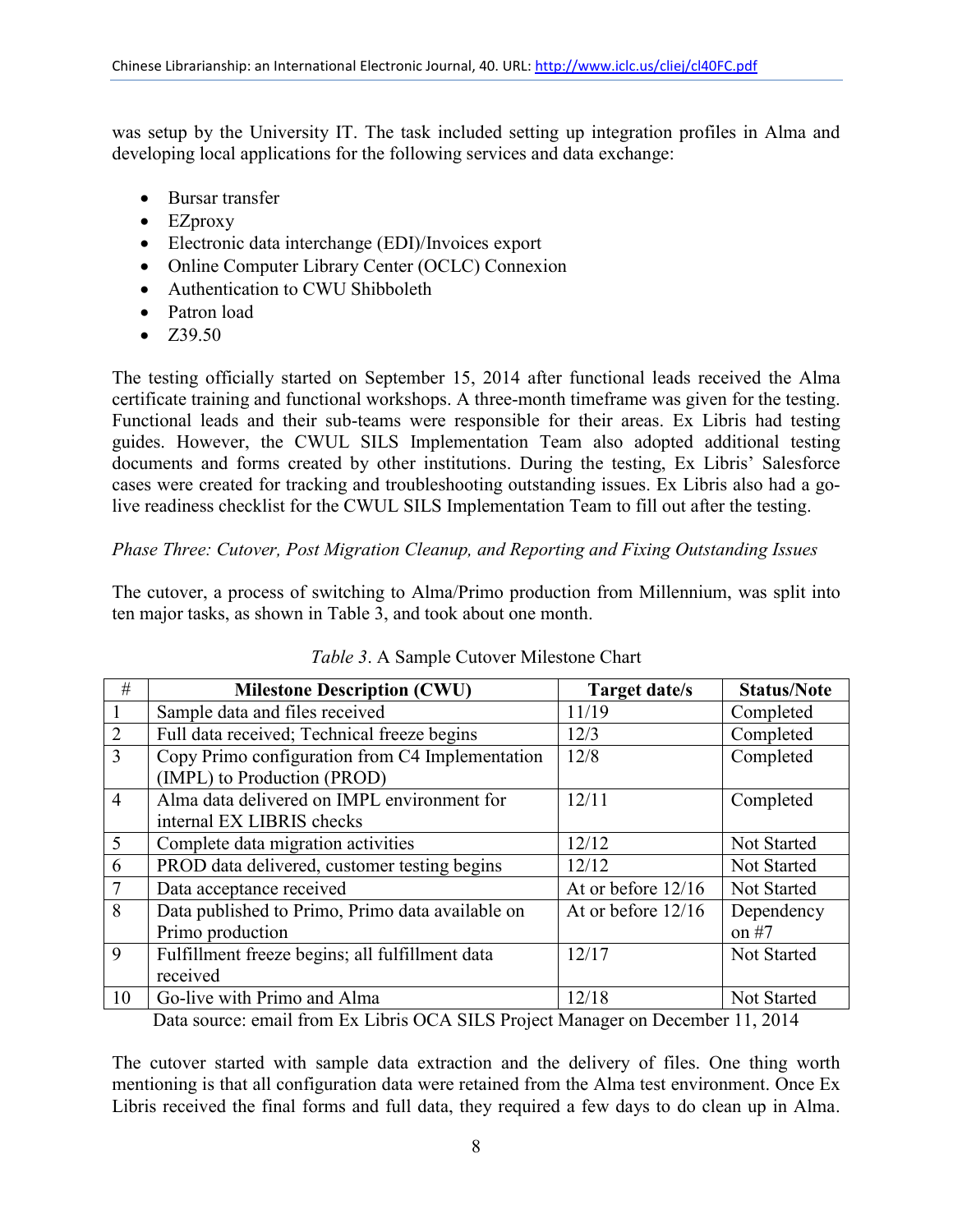Then Ex Libris loaded full data into Alma. The records loaded into Alma were shown in Table 4. Almost all these records were successfully loaded into Alma. Some records were rejected but were reloaded into Alma after issues were fixed. As shown in Table 4, the Cataloging Department cleaned up 62,362 bibliographic records and 93 item records. The Circulation Department cleaned up 356 patron records. Since the Acquisitions Department did regular cleanup for orders in Millennium, the number of cleanups were not able to be reflected from Table 4. The course reserve records were manually created in Alma by the Circulation staff.

| <b>Records Type</b>                  | <b>No. of Records</b>   | <b>No. Records in</b> | <b>Records</b> |
|--------------------------------------|-------------------------|-----------------------|----------------|
|                                      | <b>Loaded into Alma</b> | <b>Millennium</b>     | Cleanup        |
| Bibliographic records (MARC)         | 829,510                 | 891,872               | 62,362         |
| Suppressed bibs                      | 1,482                   | 1,482                 |                |
| Items                                | 946,725                 | 946,818               | 93             |
| MARC holding records                 | N/A                     | N/A                   | N/A            |
| Check-in (non-MARC holdings)         | 1,094                   | 1,094                 |                |
| Patrons                              | 19,894                  | 20,250                | 356            |
| Loans                                | 4,840                   | 4,840                 |                |
| Requests                             | Not Migrated            | Not Migrated          | <b>Not</b>     |
|                                      |                         |                       | Migrated       |
| Vendors remaining from testing       |                         | 709                   |                |
| database                             |                         |                       |                |
| Funds                                | 79                      | 79                    |                |
| Open orders                          | 8,887                   | 8,887                 |                |
| Orders payment                       | 8,887                   | 8,887                 |                |
| Courses                              | Not Migrated            | 107 Manually          |                |
|                                      |                         | created               |                |
| Physical to electronic processing    | 113,988                 | 113,988               |                |
| Electronic resources 130 databases,  | Migrated from link      |                       |                |
| 30,000 e-journal titles from Serials | resolver form into      |                       |                |
| Solutions 360                        | Alma                    |                       |                |

|  | Table 4. The Records Migrated to Alma |  |  |
|--|---------------------------------------|--|--|
|--|---------------------------------------|--|--|

Data source: CWUL SILS Implementation Team's shared drive

CWUL went live as scheduled on Dec 18, 2014. The major tasks after go-live were post migration cleanup and reporting and fixing outstanding issues. Table 5 shows that as of May 30, 2015, a total of 185 Salesforce cases were created for post migration cleanup and reporting and fixing outstanding issues.

| Table 5. Ex Libris Salesforce Cases Created during the Migration and Post-Migration |  |  |
|-------------------------------------------------------------------------------------|--|--|
|                                                                                     |  |  |

| Role              | No. of       | <b>Issue Type</b>    | Percentage |
|-------------------|--------------|----------------------|------------|
|                   | <b>Cases</b> |                      |            |
| Systems Librarian |              | General issues       | 6.49%      |
| Systems Librarian | 16           | Alma general issues  | 8.65%      |
| Systems Librarian | 32           | Primo general issues | 17.30%     |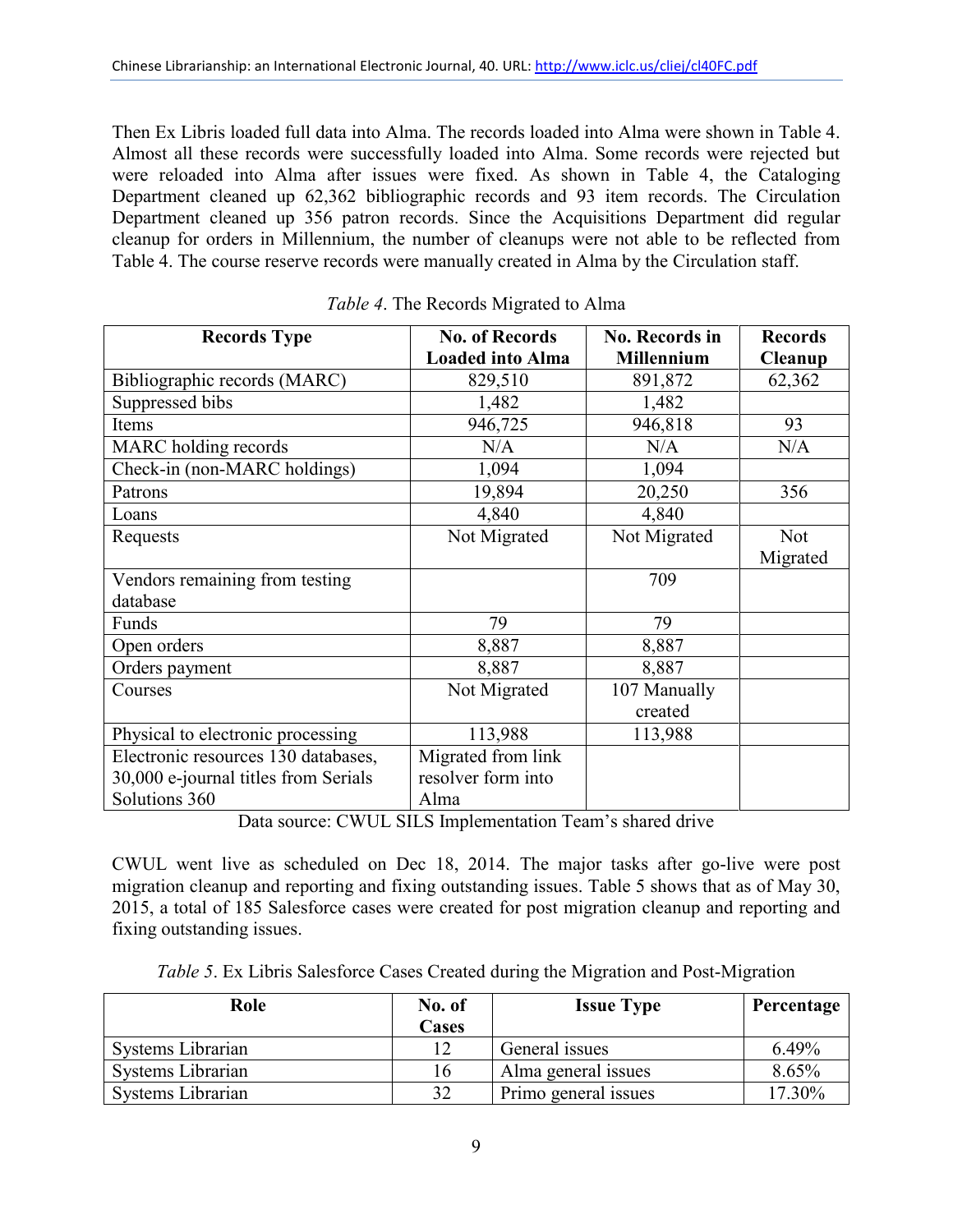| Systems Librarian                    | 19  | Electronic resources issues    | 10.27%   |
|--------------------------------------|-----|--------------------------------|----------|
| Systems Librarian                    | 8   | Acquisition issues             | 4.32%    |
| Electronic Resource Management       | 27  | Electronic resources issues    | 14.60%   |
| Librarian                            |     |                                |          |
| Cataloging Lead (Paraprofessional)   | 23  | Cataloging issues              | 12.45%   |
| Circulation Lead (Paraprofessional)  | 23  | Circulation<br>and<br>resource | 12.45%   |
|                                      |     | sharing issues                 |          |
| Acquisitions<br>Lead                 | 21  | Acquisitions issues            | 11.35%   |
| (Paraprofessional)                   |     |                                |          |
| (IT)<br>Programmer<br><b>Systems</b> | 3   | Systems Integration issues     | 1.62%    |
| Specialist)                          |     |                                |          |
| Serials Lead (Paraprofessional)      |     | Serials Acquisition            | $0.50\%$ |
| <b>Total</b>                         | 185 |                                | 100%     |

Data sources: Ex Libris Salesforce cases created by CWUL as of May 30, 2014

As shown in Table 5, the systems librarian created a total of 87 cases, covering general, Alma, Primo, Electronic Resources, and Acquisitions issues, accounting for 47% of all cases. The electronic resource management librarian created about 15% issues. Interestingly, the number of cases created by functional leads from the Cataloging, Circulation and Acquisitions was very close. The results show that the systems librarian played a critical role in the migration. The results also show that functional leads who are paraprofessionals can also play a leading role in Technical Services. The results support Fu's findings (2014) that the systems librarian serves as the project manager and the main contact to the vendors and that the responsibilities and roles of the systems librarian are shifting from concentrating on systems administration when managing a traditional ILS to focusing on collaboration and project management when managing a nextgeneration ILS. The results also support Fu and Fitzgerald's findings (2013) on staffing models that paraprofessionals can play more important roles in library technical services and daily operations when libraries use the next-generation ILS, particularly in an environment of small and medium-sized libraries.

The top outstanding issue of the migration was electronic resources. These cases created by both the systems librarian and the electronic resource management librarian accounted for approximately 25% of all cases. The second outstanding issue was from the Primo account, which represented 17.30% of all cases. The third top issue concerned Acquisitions, with cases created by both the systems librarian and the acquisition functional lead, showing a 15.67% of all cases. The top forth issue was for Cataloging and Circulation, accounting for 12.45% of all cases respectively.

## **V. Staff Efforts**

In order to determine staff time spent on migration phases, a questionnaire was designed by the authors and sent out to the functional leads after the migration. Eight functional leads responded. Table 6 shows that in the pre-migration preparation phase from July 1 2013 to June 30, 2014, the functional leads spent approximately an average of 4 hours per week on pre-migration cleanup and preparation, accounting for 10% of their work time. In the testing phase from July 1 2014 to November 30, 2014, the functional leads spent approximately an average of 4 hours per week on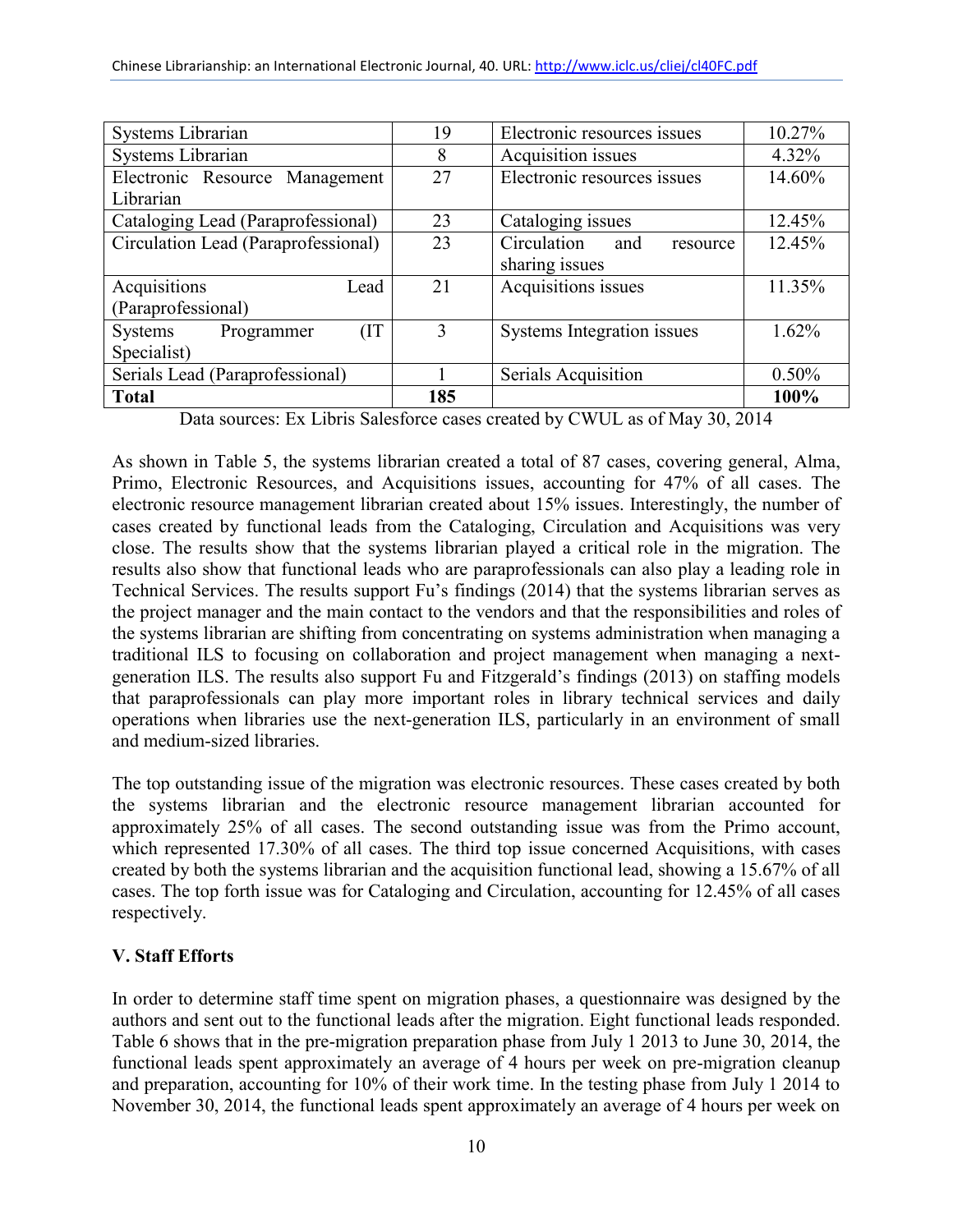testing and an average of 16 hours per week on training, accounting for 10% and 40% of their work time respectively. In the cutover process in Phase Three, from December 1, 2014 to December 18, 2015, staff spent 25% of their time per week. Since CWUL started its migration preparation one year in advance, key staff spent only four hours per week on data cleanup so that pre-migration preparation tasks did not have significant impact on daily operations. In the testing phase, staff spent significant time on testing and training, approximately 50% of their time per week.

| <b>Phases</b>               |  | Length (months)   Hours Per Week   Percentage Per Week |
|-----------------------------|--|--------------------------------------------------------|
| Phase One                   |  | $10\%$                                                 |
| Phase Two                   |  | 50%                                                    |
| Cutover only of Phase Three |  | 25%                                                    |

|  | Table 6. Staff Time Spent on Each Phases |  |  |
|--|------------------------------------------|--|--|
|--|------------------------------------------|--|--|

#### **VI. Findings of the Case Study**

Finding 1. Through the chronological review and analysis, a three-phase migration model with key events and tasks is generalized as follows.

- 1. Pre-Migration Preparation Phase (one year)
	- Teams and task forces
	- Resources
	- Documentation center
	- Data cleanup
	- Migration form
	- Field mapping form preparation
	- Configuration form preparation
	- Link resolver form preparation
- 2. Testing Phase (five months)
	- Sample data and full data extraction
	- Migration form for testing
	- Filed mapping form for testing
	- Configuration form for testing
	- Link resolver form for testing
	- Test database set up
	- Administrators and functional leads training
	- Integration with external systems
		- o SFTP setup
		- o Patron Load
		- o EDI/Invoice Exports
		- o Bursar Fee
	- Testing guides and additional testing documents

Data source: a questionnaire survey designed by the authors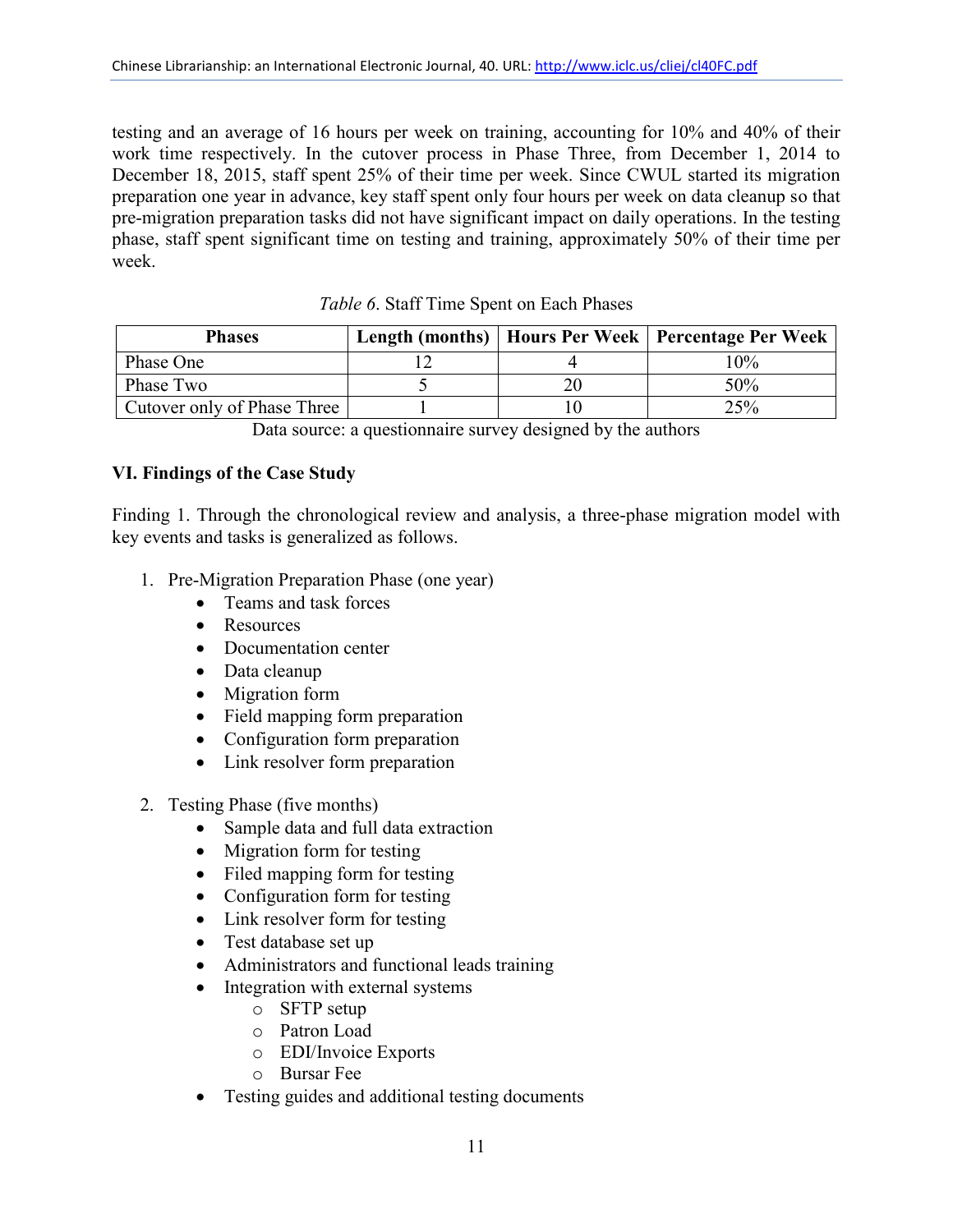- Testing, and fixing issues
- 3. Cutover, Go-live and Post-migration Phase(one month)
	- Cutover schedule
	- Sample data extraction
	- Final migration form
	- Final field mapping form
	- Configuration form remains unchanged
	- Final link resolver form
	- Final data extraction
	- Final testing
	- $\bullet$  Go-live
	- Post-migration cleanup
	- Reporting and Fixing Outstanding issues
	- On-going maintenance
	- Staff training

This finding supports the findings of Cervone (2007) that ILS migration is a time-consuming process and generally involves three phases.

Finding 2. A pattern of staff time/effort for each phase was identified, analyzed, and quantitated. Phase One, with a one year timeframe, showed 10% staff time/effort was needed. Correspondingly, if the timeframe is half a year, then 20% staff time will be needed. If the timeframe is three months, 40% staff time will be needed. Phase Two, with a five-month timeframe, showed 50% staff time/effort was needed. Lastly, for cutover with a one month timeframe, 25% staff time effort was needed.

Finding 3. About 60% of the issues were created by librarians, particularly by the systems librarian and the electronic resource management librarian. About 40% of all issues were created by functional leads who were paraprofessionals.

Finding 4. The top 5 outstanding issues are identified as related to Electronic Resources, Primo, Acquisitions, Cataloging, and Circulation.

Finding 5. Most events and tasks were completed by team work across departments, including university IT and other units on campus. The success of this project shows that the combined guidance, assistance, collaboration, team work, and project management from both the Alliance and Ex Libris were essential to the completion of these tasks.

# **VII. Conclusion**

The key events and tasks in the Central Washington University Libraries' ILS migration were reviewed and analyzed. There were three phases in the migration. A pattern of staff time spent on each phase was identified with a survey. This pattern shows that staff spent 50% of their work load in testing and training. Ex Libris Salesforce cases created during the migration and post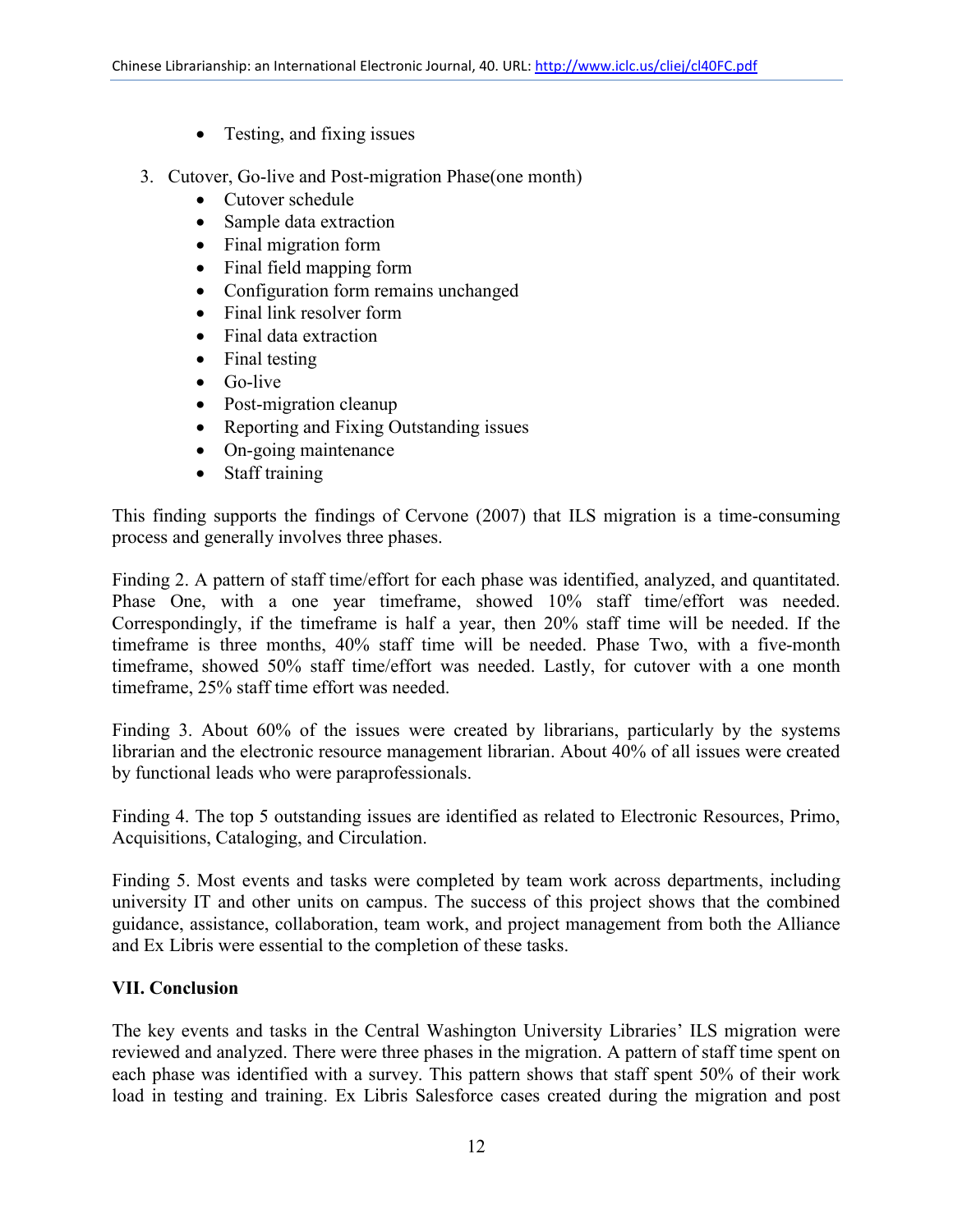migration were analyzed. It is found that the systems librarian and the electronic resource librarian played a leading role in reporting and fixing outstanding issues. Meanwhile, functional leads, who are paraprofessionals, also played a leading role in Technical Services. In addition, project management, communication, team work, and collaboration were top essential elements contributed to the success of the ILS migration.

Hopefully, this case study will provide some useful information and insights for the mediumsized academic libraries planning to migrate to Alma/Primo.

## **References**

Breeding, M. (2012.) Current and future trends in information technologies for information units. *El Profesional de la Información, 21*(1), 9-15.

Central Washington University Libraries. (2015). *Central Washington University Libraries website*. Retrieved from<http://www.lib.cwu.edu/>

Cervone, F. (2007). ILS migration in the 21st century: Some new things to think about this time around. *Computers in Libraries*, *27*(7), 6-62.

Cornish, A.; Jost, R.; & Arch, X. (2013). Selecting a shared 21st century management system. *Collaborative Librarianship, 5*(1), 16-28. Retrieved from <http://collaborativelibrarianship.org/index.php/jocl/article/download/232/180>

Drake, M.; & Cornish, A. (2014). *Migrating to a shared ILS using Alma and Primo* [PowerPoint Slides]. Retrieved from<http://documents.el-una.org/1214/>

Fu, P.; & Fitzgerald, M. (2013). A comparative analysis of the effect of the integrated library system on staffing models in academic libraries. *Information Technology & Libraries*, *32*(3), 47- 58.

Fu, P. (2014). Supporting the next-generation ILS: The changing roles of systems librarians. *Journal of Library Innovation*, *5*(1), 30-42.

Julich, S.; Hirst, D.; & Thompson, B. (2003). A case study of ILS migration: Aleph500 at the University of Iowa. *Library Hi Tech Journal*, *21*(1), 44-55.

Orbis Cascade Alliance. (2015). *Orbis Cascade Alliance website*. Retrieved from <https://www.orbiscascade.org/>